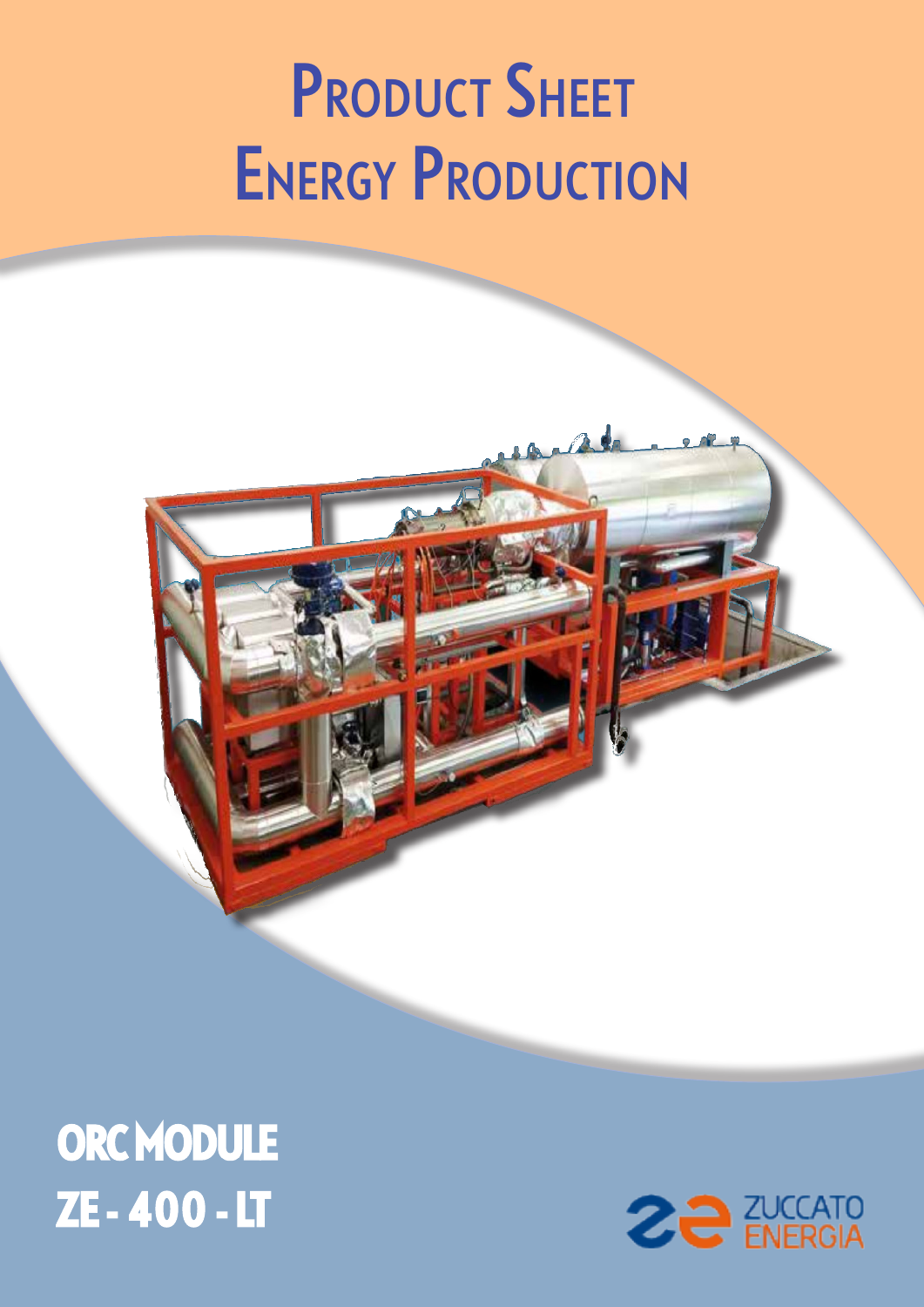#### PLANT TECNOLOGY

The structure of the proposed plant is based on the so-called low-temperature organic Rankine cycle (LT-ORC), and may be summed up by the diagram in Figure1.

A heat source [1] generates heat, which is conveyed through a vector fluid circulating into a closed loop to one or more primary heat exchangers, usually a **preheater** and an **evaporator [2]**, where said heat is transferred from the vector fluid to the working fluid.

The working fluid - a low-boiling, biodegradable, non toxic liquid when at room temperature - boils in the evaporator at a temperature far lower than that of water, becoming a high-pressure dry gas which spins through its expansion the impeller of a specifically designed and sized **turbine [3]** The high-speed rotation (12.000÷18.000 Rpm) of the turbine shaft spins the rotor of a generator which is directly connected to it, thus producing electric power [4] ch which, after being synchronized in frequency, phase and voltage by a power converter, may be injected into the national power grid or self-consumed, according to local needs and policies.

Downstream the turbine, the working fluid - still in gas phase - is conveyed to another heat exchanger, called **condenser [5]**, where it is cooled, releasing its excess heat and condensing back into a liquid which is collected in a **condensation tank**, ready to be sent back to the primary heat exchanger by a **recirculation pump**, thus closing the loop.

Excess heat released in the condenser is a low-temperature thermal energy source itself, which may be used for other purposes such as preheating or dessiccating biomass fuel (thus increasing its heating value), building heating, hot water production and so on.

In case that is not possible, residual heat may be dissipated by using an external cooling system such as an evaporative cooling tower or a dry cooler [6].

The ZE-400-LT is one of the largest power generation modules offered by Zuccato Energia, designed to operate in conjunction with boilers in power generation applications but equally well suitable for industrial heat recovery systems where large enough quantities of mediumtemperature (≥160°C) waste heat are available. If required, this modular unit is also capable to be coupled with other similar or smaller units to take advantage of all available thermal power. The use of shell-and tube heat exchangers for the cold side instead of the usual brazed plate units gives the system the highest efficiency (16%) of all the Zuccato Energia range of products.



Figure 1 - Funzionamento ORC

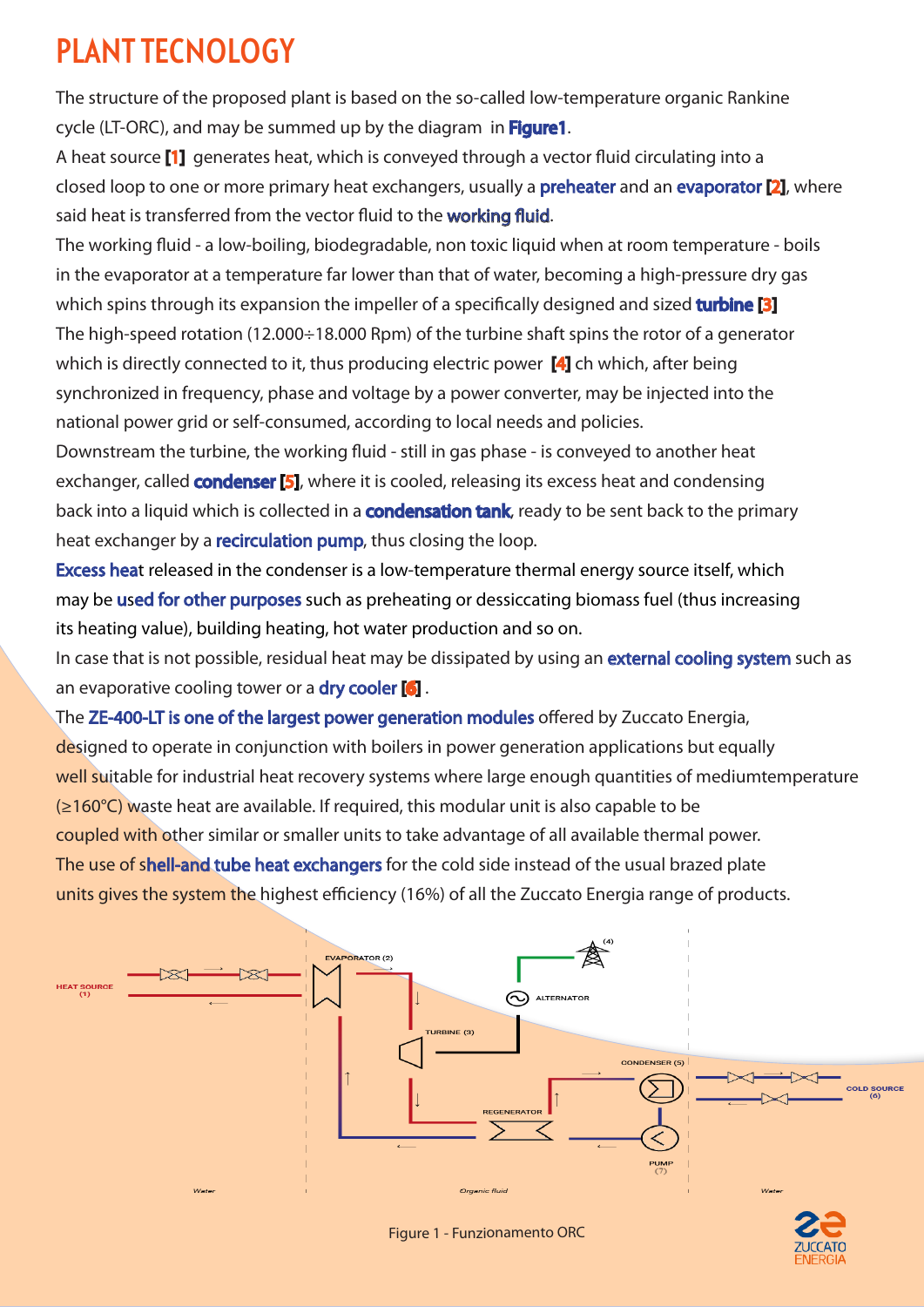#### INNOVATION

Independently designed and manufactured using the most advanced technologies in finite elements and fluid-dynamics analysis (CFD/CFX), the ZE turbogenerators are designed from scratch to operate in a low-temperature organic Rankine cycle which uses a special working fluid that offers better performances and several advances over traditional steam turbines:

• Low operational temperature which allow our systems to tap even low-grade heat sources;

• High condensation temperature which may allow the use of simple air-cooled condensers;

• Totally dry working fluid, which means no turbine blade erosion, giving the system high reliability and reduced maintenance costs as well as fewer controls;

• Lower operational pressures (20 bar max), which mean safer operation, less bureaucratic prodlems and reduced plant costs;

• No atmospheric emissions (closed circuit operation);

From an environmental standpoint, ZE systems are reproachless:

• They recover otherwise wasted resources such as waste heat and byproducts or help tapping renewable sources such as solar and geothermal heat;

• They use plain tap water for thermal energy transfer instead of environmentallydangerous diathermal oil;

• Their working fluid is ozone-friendly, non-toxic, non flammable in liquid form, and 100% biodegradable;

• They are made of recyclable, environmental friendly materials, use a minimum of plastic parts and employ no toxic substances in theri construction.

The ZE turbogenerators have been custom designed from scratch for the purpose of being installed in small plants (<1MWe). So, several engineering solutions have been incorporated in their design to enhance their performance:

• Direct turbine-to-alternator coupling, to eliminate the attrition losses inherent in gearboxes;

• Use of ceramic bearings to prolong operational life and allow very high-rpm operation;

• Custom-designed and sized turbines and power converters for every plant size to obtain optimal mechanical-to electric energy conversion and performance in energy grid output. Our innovative technology has already been widely field-tested with success in dozens of plants throughout Europe, Asia, Africa and America, from biomass and biogas fueled plants in Italy to solar-assisted plants in Africa, from large farms in the USA to Korean power stations.. All systems by Zuccato Energia are equipped with telecontrol and telediagnostic systems that allow constant monitoring and real-time intervention in case of malfunction through the 3G / GPRS / EDGE cellphone network and any Web-savvy device (PC or tablet).

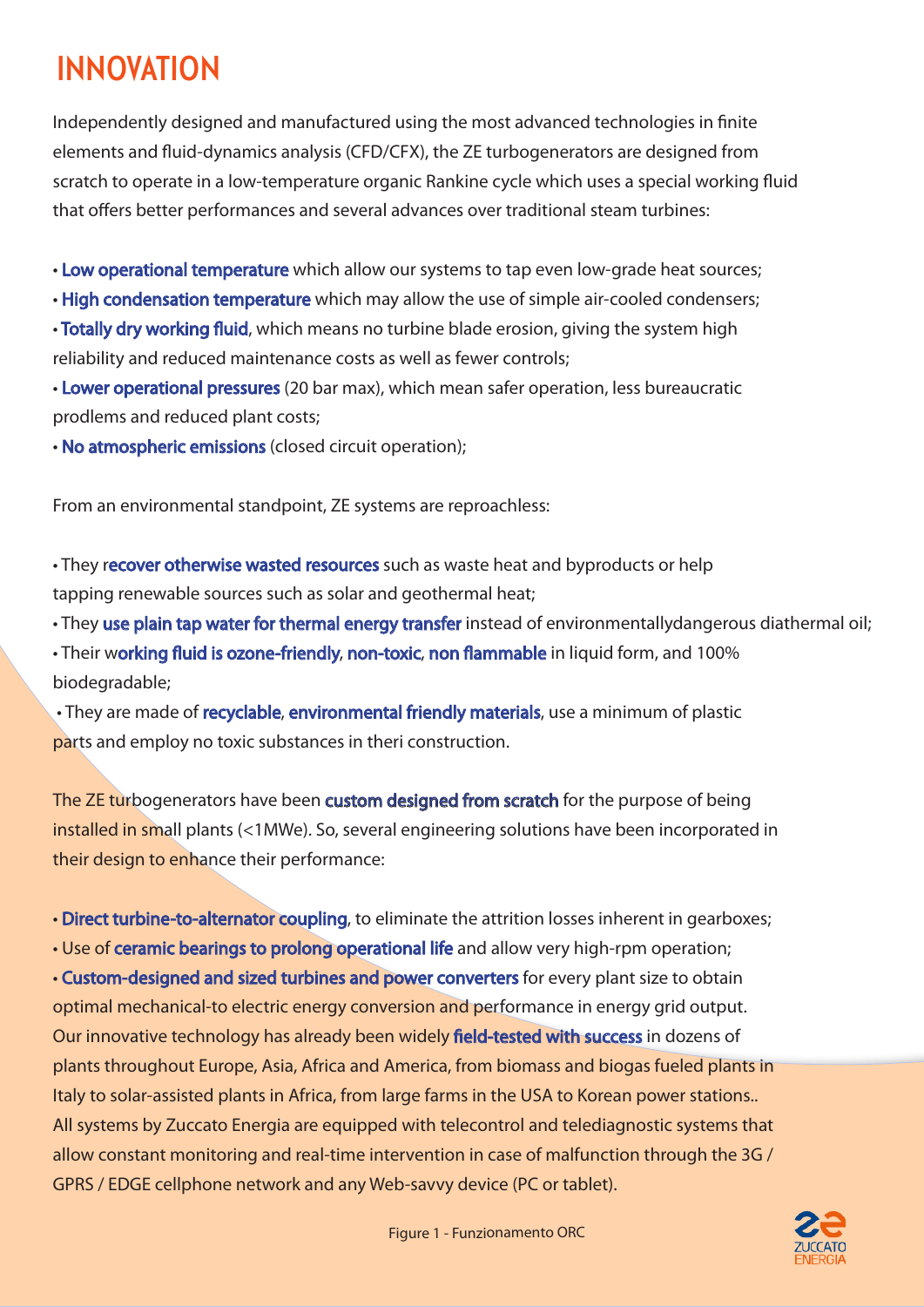#### ORC CIRCUIT COMPONENTS



#### PROCESS DATA

| <b>Working Fluid</b>                     |                                                                   |
|------------------------------------------|-------------------------------------------------------------------|
| <b>Type</b>                              | Mixture of environment-friendly, non-toxic,<br>non-flammable HFCs |
| Operational range (temperature/pressure) | 60-165°C, max. 20 bar                                             |
| <b>Condensation temperature</b>          | $\sim$ 33°C                                                       |
| Condenser output pressure                | 1,17 bar                                                          |
| Orgnic vapor mass flow                   | $\sim$ 6 kg/s (145/40°C)                                          |

| <b>Heat Exchanger</b>   |                                                   |
|-------------------------|---------------------------------------------------|
| Type                    | <b>Brazed plate</b>                               |
| Operating pressure      | 30 bar (Nominal) / 39 bar (Test) /225 bar (Burst) |
| Materials               | AISI316 S/S & 99,9% copper                        |
| Max working temperature | $195^{\circ}$ C                                   |

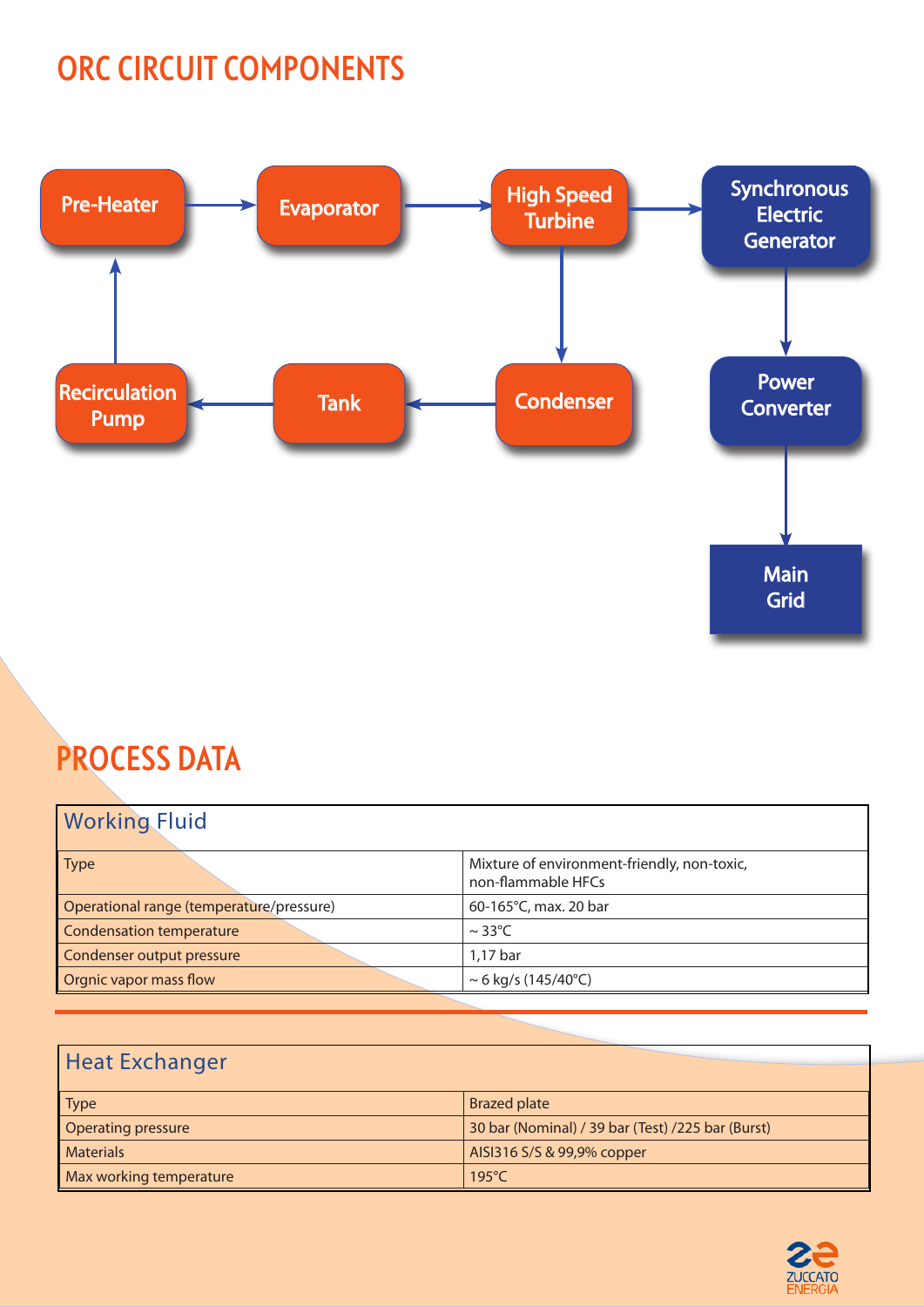| <b>PREHEATER + EVAPORATOR</b>           |                              |  |
|-----------------------------------------|------------------------------|--|
| Total Thermal power input               | 2630 kWt                     |  |
| <b>Vector Fluid</b>                     | <b>Presurized Water</b>      |  |
| Vector Fluid Temperature (input/output) | $\geq 160^{\circ}$ C / 145°C |  |
| Vector fluid flow rate                  | 40.63 kg/s                   |  |
| Power Output                            | 420 kWe                      |  |

#### **CONDENSER**

| Thermal dissipation po                      | 2186 kWt    |
|---------------------------------------------|-------------|
| Condenser cooing water temperature (in/out) | 28°C / 38°C |
| Condenser circuit flwow                     | 52.16 kg/s  |

### TURBINE

| <b>Type</b>                         | Single-stage radial inflow turbine w/fixed nozzles, directly coupled<br>to the generator shaft                              |
|-------------------------------------|-----------------------------------------------------------------------------------------------------------------------------|
| Operating temperatur (input/output) | 145°C/~100°C                                                                                                                |
| Stage pressure                      | PS 16 (tested to 24 bar)                                                                                                    |
| <b>Materials</b>                    | Machined steel (body) / Aluminium alloy (impeller)                                                                          |
| Speed controll                      | Feedback loop on the generator current output                                                                               |
| Seals and gaskets                   | Sealed labyrinth on impeller back and optionally<br>at generator interface. Environmental seal using<br>gaskets and O-rings |

| <b>GENERATOR</b>        |                                              |
|-------------------------|----------------------------------------------|
| Type                    | Synchronous, permanent magnet                |
| Power output            | 420 kWE                                      |
| Output voltage          | 503-577 VAC @ 500 Hz                         |
| <b>Rotational speed</b> | 9500 Rpm (910 kRpm)                          |
| Rectifier /synchronizer | Built-in / Included                          |
| Cooling system          | Water jacket, 15 KWT heat dissipation        |
| Cooling fluid           | Water + glycol (antifreeze) mix $@$ TIN<40°C |

| <b>LINVERTER</b>                          |                                            |
|-------------------------------------------|--------------------------------------------|
| $\sqrt{ }$ Type                           | 2 x IGBT- mains synchronized modules       |
| Total output power                        | 420 kWE / 500 kWE max (2x250 kW modules)   |
| Output voltage/frequency                  | 400 V + 5% Tol. @ 50 Hz +0,5% Tol.         |
| Max operational environmental temperature | $40^{\circ}$ C                             |
| <b>Breaking chopper</b>                   | Built-in, 200 kJ on external resistor bank |